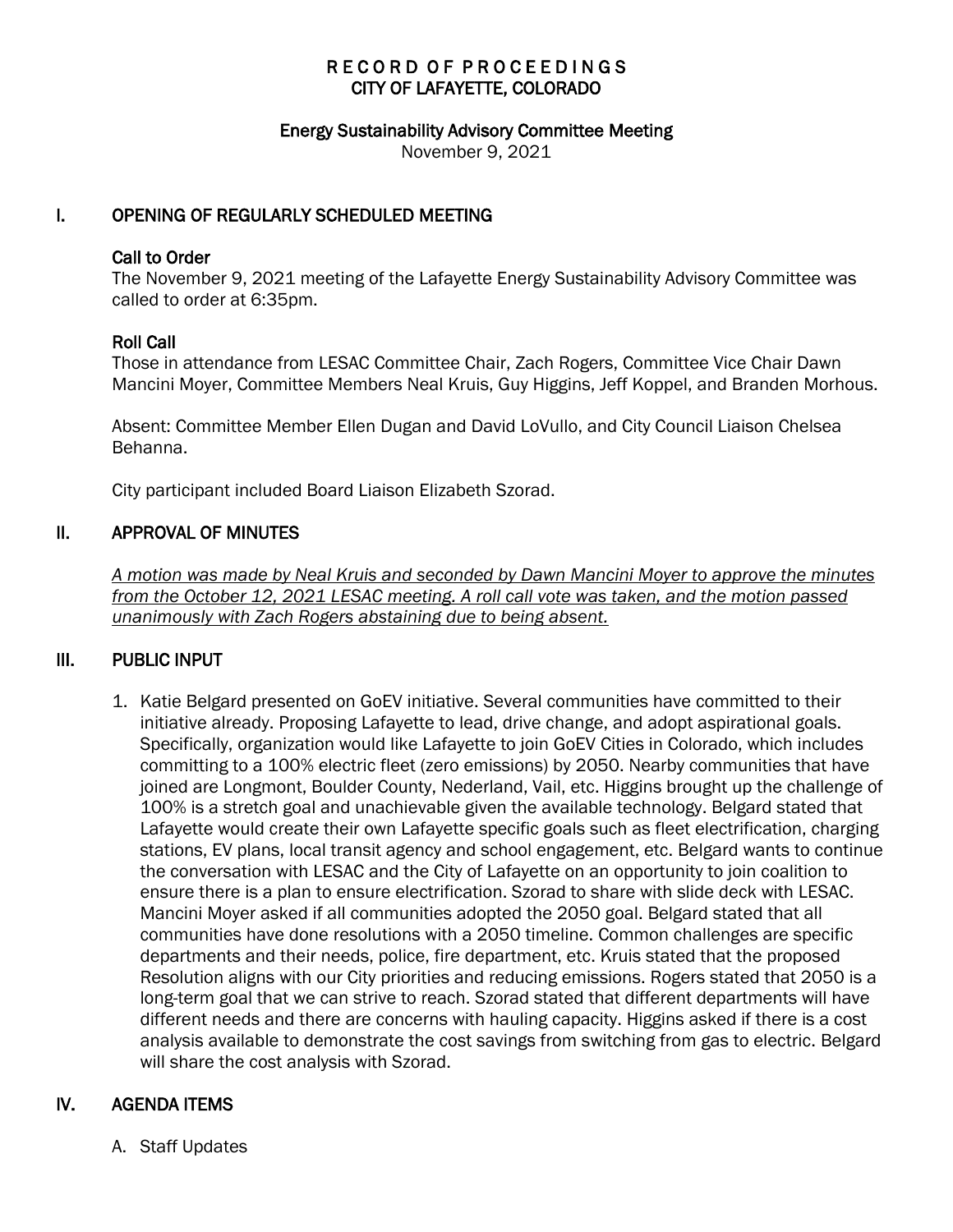DOLA Grant: Grants were approved for DOLA. Szorad stated kick-off meeting to review 2021 IECC on Friday. Will involve LESAC when needed. Louisville adopted the 2021 IECC in October, will review and advise the regional cohort on this. Kruis interested in limiting pathways to approach development innovatively.

### 2022 Boulder County Grant:

Szorad still working with internal departments to determine final project selection. Considering: rebrand of Green Business Program, part-time Sustainability Fellow, regional sustainability event, and a hard-to-recycle event. Szorad shared other projects that were on the table, but due impact analysis decided against. Szorad working to finalize cost of each program. Application of grant requested support from advisory committees. A motion was made by Mancini Moyer to support the 2022 Sustainability Matching Grant projects selected by the City of Lafayette and seconded by Jeff Koppel. A roll call vote was taken, and the motion passed unanimously. Due date for grant is November 16.

### Boulder County Grant 2021:

PACE: Launched the To-Go Ware this past week, remaining funds will be used to purchase coupons from Tundra (supplier), if not all rebates are utilized this year, can be used next year. So far, good feedback and interest from businesses.

Neighborhood Sustainability Program Exploration: The Sustainability Intern has been working on exploring the feasibility of implementing a Neighborhood Sustainability Program. Miller will be sending out a survey to residents via mail pointing to an online survey to gauge interest for a neighborhood program and other sustainability items. Szorad requested support from LESAC to spread the word to their neighbors to fill out the survey once the mailing goes out.

Waste: As of November 2, 2021 all residents in the City of Lafayette have access to compost service, they must ask for this service from their hauler or HOA. Szorad released the RFP for residential solid waste collection services on Friday November 5. Szorad reviewed industry comments from haulers.

Upcoming Events: Sustainability Film Series kick off on November 18 from 6:30pm – 8:30pm. Also, America Recycles Day is on November 15.

- B. City Council Liaison Update: None
- C. Other Business:
	- 1. LESAC Membership: Szorad mentioned the LESAC position has been posted, application due on December 1. Already received some interest from some members of the community. Szorad requested to spread the word to neighbors to receive applications.
	- 2. LESAC Budget: Szorad explained that the budget is a use it or lose it situation. Szorad shared some ideas to utilize the remaining funds for LESAC. LESAC has \$4,430.99 in the remaining budget. Szorad threw out ides to utilize the remaining funds, reusable bags, holiday get together, etc. Koppel mentioned purchasing compostable straws for businesses.